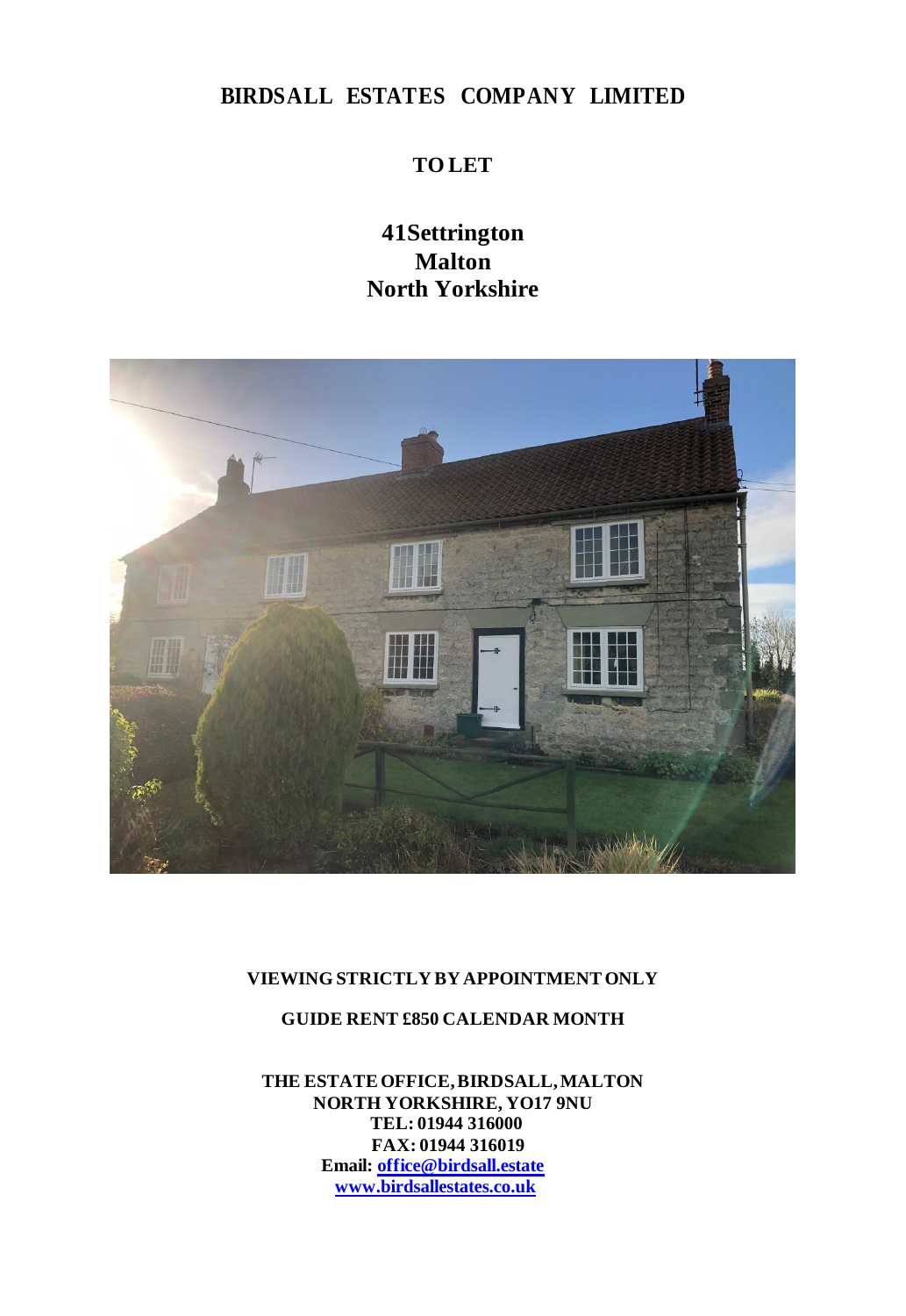### **1. INTRODUCTION**

The Birdsall Estates Company Ltd are offering to let a very attractive two bedroomed semidetached cottage situated in the pretty village of Settrington, about 4 miles east of Malton, and approximately mid-way between York and Scarborough.

The cottage has a log burner as well as oil-fired central heating. Outside there are large gardens running down to the beck which flows through Settrington. There is parking for two cars to the rear of the property.

#### **2. THE PROPERTY**

| <b>Ground Floor</b>                    |                                                                                             |
|----------------------------------------|---------------------------------------------------------------------------------------------|
| <b>Galley Kitchen</b>                  | Newly Fitted Kitchen                                                                        |
| <b>Sitting Room</b>                    | with log burner                                                                             |
| <b>Dining Room</b>                     |                                                                                             |
| <b>First Floor</b><br><b>Bedroom 1</b> |                                                                                             |
| <b>Bedroom 2</b>                       |                                                                                             |
| <b>Bathroom</b>                        | Newly fitted white suite with Shower                                                        |
| <b>Outside</b>                         | Large garden, shed and parking at the rear of the property.                                 |
| <b>Heating</b>                         | Oil                                                                                         |
| <b>Council Tax Band</b>                | D                                                                                           |
| EPC                                    | E                                                                                           |
| <b>Services</b>                        | Mains electricity, telephone, mains water supply and drainage,<br>oil-fired central heating |

## **The accommodation comprises:**

#### **3. THE LETTING**

The property will be let on a 1988 Housing Act Shorthold Tenancy for an initial period of up to two years. A copy of the Draft Agreement is available in the Estate Office and should be read by all applicants. A summary of the most important terms of the Draft Agreement are listed below but all applicants should refer to the Draft Tenancy Agreement for clarification.

#### **a) Deposit and legal fees**

A returnable deposit property bond of five weeks' rent will be required at the commencement of the letting and will be held by the Landlords Agent (Savills L & P) *in lieu* of any dilapidations or other obligations not met during the tenancy. The prospective tenant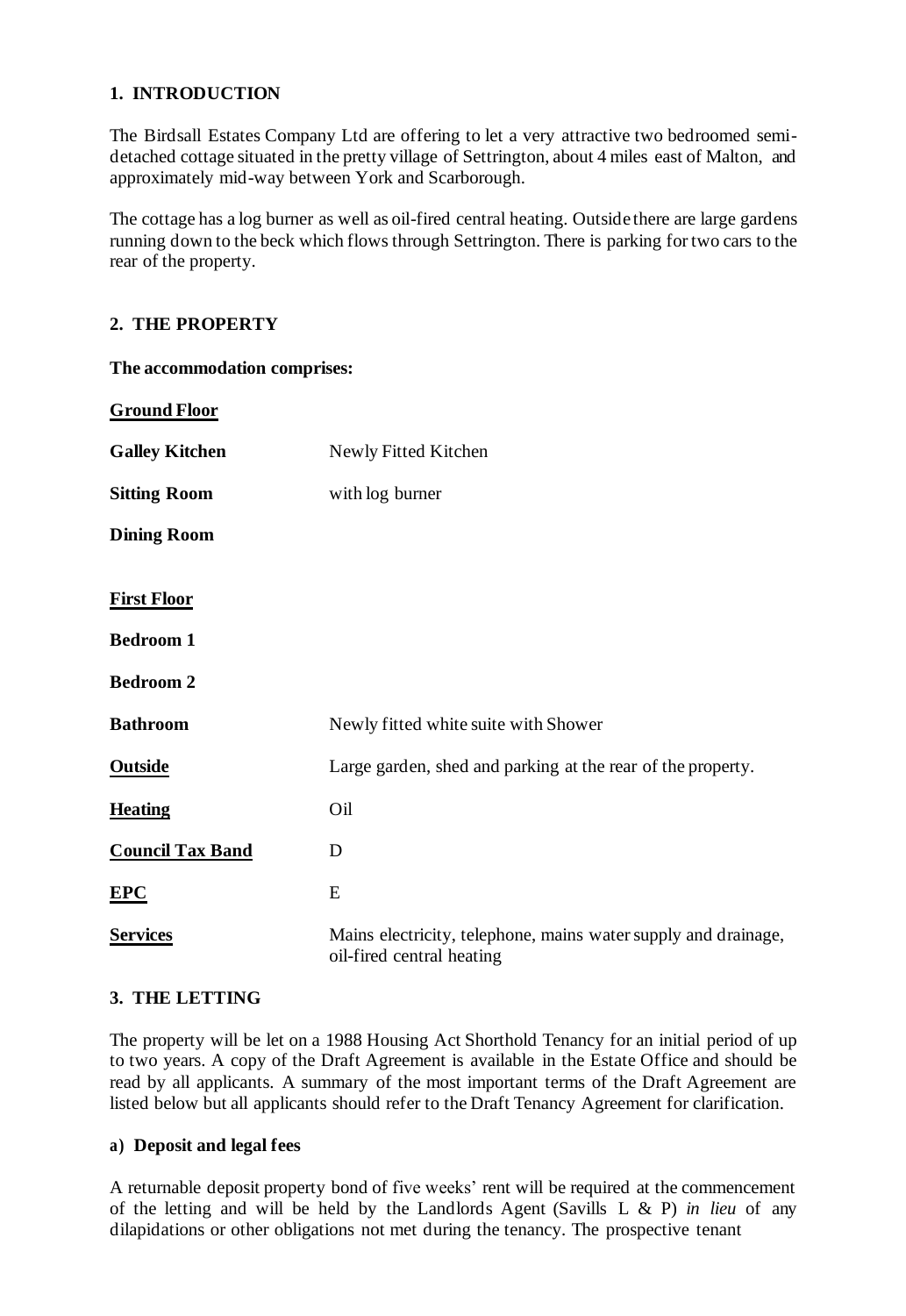will be responsible for any legal fees incurred in connection with the tenancy agreement, and for any abortive legal fees incurred once a tenancy has been accepted by the Landlord. Single prospective tenants will be required to provide a Guarantor to the tenancy.

#### **b) Rent**

Rent will be due monthly in advance on a monthly basis and reviewed every two years.

#### **c) Repairs**

The tenant will be responsible for all internal decorations, carpets and curtains, together with cleansing of gutters (this may need to be done once per week if necessary between 1 November and Christmas each year), drains and waste pipes. The tenant is responsible for any damage whatsoever caused to the property by him or herself, his or her family, friends or other persons at the property as a result of his or her occupation. The Landlord will be responsible for all other repairs to the property under section 11 of the Landlord and Tenant Act 1985.

All fences, gates and hedges are the responsibility of the tenant to keep in good repair. The chimneys will be cleaned prior to the commencement of a letting and a tenant will be required to leave them in a similar state at the end of the tenancy.

#### **d) Garden**

The garden area, including where applicable any land, paddocks, orchards, etc. included in the tenancy shall be kept neat and tidy. All boundary hedges should be cut at least once in each year of the tenancy.

#### **e) Outgoings**

The tenant will be responsible for all outgoings whatsoever in connection with the property including Council Tax payments.

#### **f) Pets**

Any pets kept at the premises must be with the written permission of the Landlord and kept under strict control at all times within the boundaries of the letting.

#### **g) Vermin and Sporting Rights**

The tenant is strictly responsible for the control of rats and mice around the property. The sporting rights are excluded from the Tenancy.

### **4. VIEWING**

The property may only be viewed by appointment. Prospective tenants are asked to telephone the Estate Office to request an accompanied viewing. **No viewings will be permitted without prior arrangement.**

#### **5. TENDERS**

The property is to be let by informal tender on an official tender form. All tenders will be considered and short-listed applicants will be invited for an interview shortly thereafter. A guide rent per calendar month is given at the front of these particulars, this is the minimum rent we expect to let the property for. **Prospective tenants should submit an affordable tender as the top tender will not necessarily be successful.**